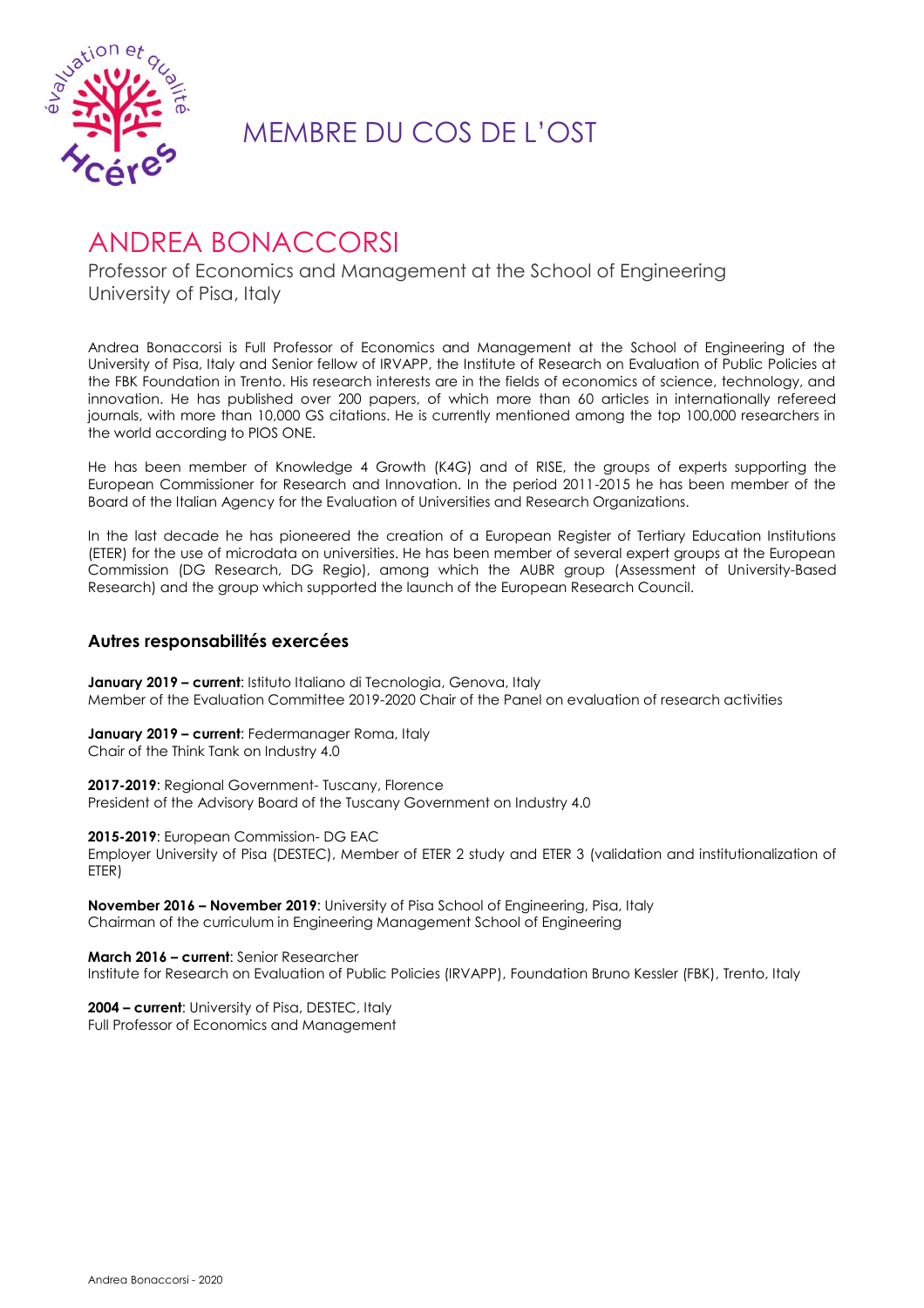

## **Principales publications**

**Bonaccorsi A., Chiarello F., Fantoni G.** (2020) Impact for whom? Mapping the users of public research with lexicon-based text mining. Accepted for publication, *Scientometrics*.

**Chiarello F., Bonaccorsi A., Fantoni G.** (2020) Technical Sentiment Analysis. Measuring Advantages and Drawbacks of new products using social media. *Computers in Industry*, 103299.

**Bonaccorsi A., Chiarello F., Fantoni G., Kammering H.** (2020) Emerging technologies and industrial leadership. A Wikipedia-based strategic analysis of Industry 4.0. *Expert Systems with Applications*, 113645.

**Bonaccorsi A., Apreda R., Fantoni G.** (2020) Expert biases in technology foresight. Why they are a problem and how to mitigate them. *Technological Forecasting and Social Change, 151,* 119855.

**Apreda R., Bonaccorsi A., Dell'Orletta F., Fantoni G.** (2019) Expert forecast and realized outcomes in technology foresight. *Technological Forecasting and Social Change*, **141**, 277-288.

**Chiarello F., Trivelli L., Bonaccorsi A., Fantoni G.** (2018) Extracting and mapping industry 4.0 technologies using Wikipedia. *Computers in Industry* **100**, 244-257.

**Blasi B., Romagnosi S., Bonaccorsi A.** (2017) Playing the ranking game: media coverage of the evaluation of the quality of research in Italy. *Higher Education*, **73**, 741-757.

**Blasi B., Romagnosi S., Bonaccorsi A.** (2017) Universities as celebrities? How the media select information from a large Research Assessment Exercise. *Science and Public Policy*, *Science and Public Policy*, **45(4)**, 503-514.

**Bonaccorsi A., Secondi L.** (2017) The determinants of research performance in European universities. A large scale multilevel analysis. *Scientometrics*, **112 (3),** 1147-1165.

**Bonaccorsi A., Daraio C., Fantoni S., Folli V., Leonetti M., Ruocco G.** (2017) Do Social Sciences and Humanities behave like life and hard sciences? *Scientometrics*. [DOI 10.1007/s11192-017-2384-0.](DOI%2010.1007/s11192-017-2384-0.)

**Bonaccorsi A., Haddawy P., Cicero T., Hassan S.U. (2017)** The solitude of stars. An analysis of the distributed excellence model of European universities. *Journal of Informetrics*, **11(2),** May, 435-454.

**Apreda R., Bonaccorsi A., dell'Orletta F., Fantoni G.** (2016) Technology Foresight based on Functional Analysis. *European Journal of Futures Research***, 1**, 4-13.

**Bonaccorsi A., Haddawy P., Saeed, Cicero T.** (2016) Explaining the transatlantic gap in research excellence. *Scientometrics*. **110(1),** 217-241. [DOI 10.1007/s11192-016-2180-2.](DOI%2010.1007/s11192-016-2180-2)

**Bonaccorsi A.** (2016) Addressing the disenchantment. Universities and regional development. *Journal of Economic Policy Reform*, no. **2**[. http://dx.doi.org/10.1080/17487870.2016.1212711](http://dx.doi.org/10.1080/17487870.2016.1212711)

**Daraio C., Bonaccorsi A.** (2016). Beyond university rankings? Generating new indicators on universities by linking data in open platforms, *Journal of theAssociation for Information Science and Technology*, **68 (2)**, 508- 529.

**Daraio C., Lenzerini M., Leporelli C., Moed F. H., Naggar P., Bonaccorsi A. & Bartolucci A.** (2016). Data integration for research and innovation policy: An Ontology-Based Data Management approach. *Scientometrics*, **106 (2)**, 857-871.

**Daraio C. Lenzerini M., Leporelli C., Naggar P., Bonaccorsi A. & Bartolucci A.** (2016). The advantages of an Ontology-based Data Management Approach: openness, interoperability and data quality. *Scientometrics*, **108 (1),** 441-455.

**Ferrara A., Bonaccorsi A.** (2016) How robust is journal rating in Humanities and Social Sciences? Evidence from a large-scale, multi-method exercise. *Research Evaluation*, February 2016. [DOI: 10.1093/reseval/rvv048](doi:%2010.1093/reseval/rvv048)

**Bolli T., Olivares M., Bonaccorsi A., Daraio C., Garcia Aracil A., Lepori B.** (2016) The differential effects of competitive funding on the production frontier and the efficiency of universities. *[Economics](http://www.sciencedirect.com/science/journal/02727757) of Education [Review,](http://www.sciencedirect.com/science/journal/02727757)* **52**, June 2016, 91-104[. DOI: 10.1016/j.econedurev.2016.01.007](doi:%2010.1016/j.econedurev.2016.01.007)

**Bonaccorsi A., Cicero T.** (2016) Nondeterministic ranking of university departments. *Journal of Informetrics*  **10(1):**224-237. [DOI: 10.1016/j.joi.2016.01.007](doi:%2010.1016/j.joi.2016.01.007)

**Bonaccorsi A., Cicero T., Ferrara A., Malgarini M.** (2015) Journal ratings as predictors of articles quality in Arts, Humanities and Social Sciences: An analysis on the Italian Research Evaluation Exercise. *F1000Res*, **4(196)**. [DOI:](doi:%2010.12688/f1000research.6478.1)  [10.12688/f1000research.6478.1](doi:%2010.12688/f1000research.6478.1)